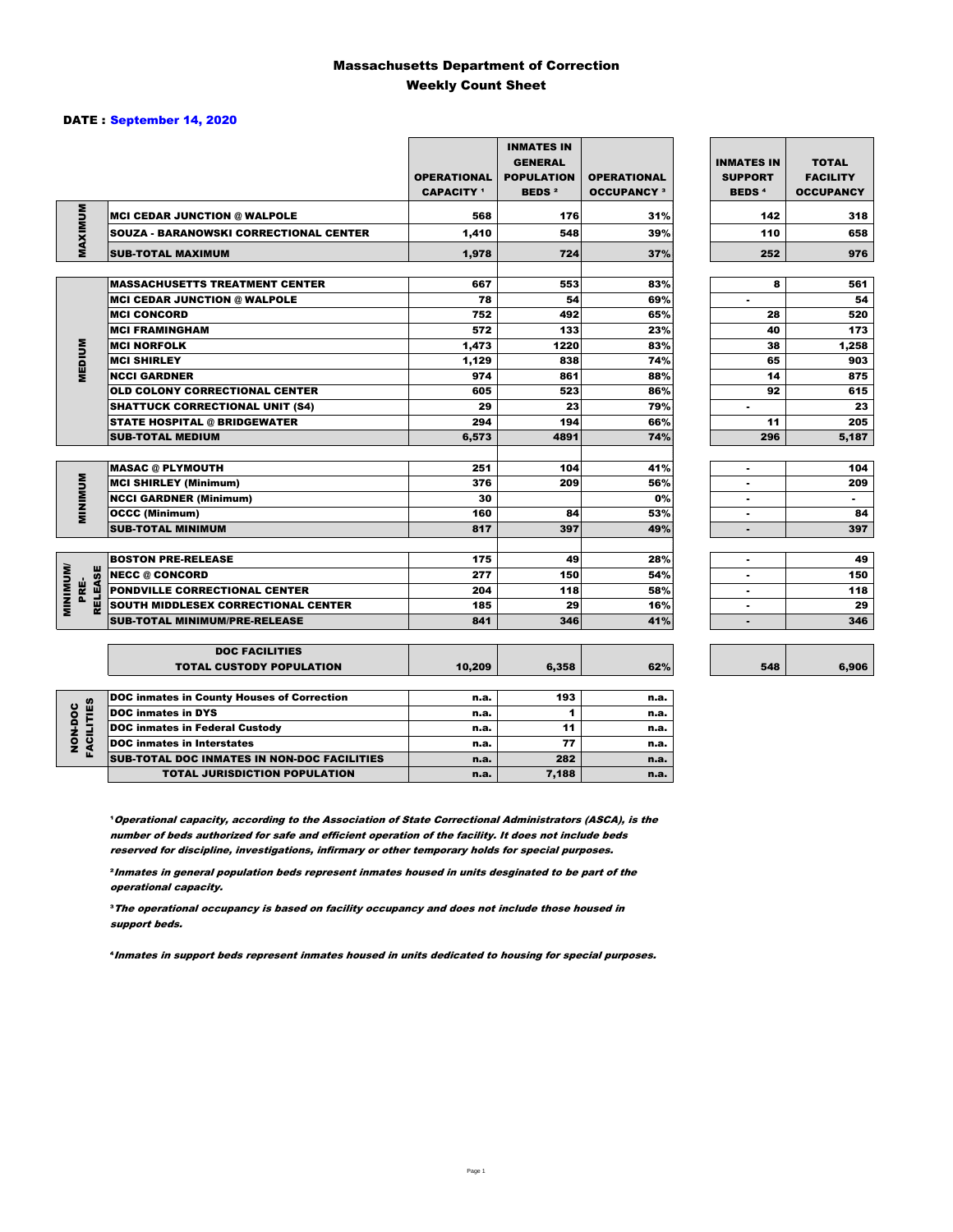### Massachusetts Department of Correction Weekly Count Sheet

| <b>CORRECTIONAL FACILITIES</b>      | <b>TREATMENT</b> | <b>FACILITY</b>  |
|-------------------------------------|------------------|------------------|
| <b>HOSPITAL MISSION</b>             | <b>BEDS</b>      | <b>OCCUPANCY</b> |
| <b>SHATTUCK CORRECTIONAL UNIT</b>   | 29               | 23               |
| <b>STATE HOSPITAL @ BRIDGEWATER</b> | 372              | 194              |
| <b>TOTAL</b>                        | 401              | 217              |

| <b>DOC INMATES IN COUNTY FACILITIES</b>                        | <b>FACILITY</b>  |
|----------------------------------------------------------------|------------------|
|                                                                | <b>OCCUPANCY</b> |
| <b>BARNSTABLE COUNTY</b>                                       |                  |
| <b>BERKSHIRE COUNTY</b>                                        | 3                |
| <b>BRISTOL COUNTY</b>                                          |                  |
| <b>DUKES COUNTY</b>                                            |                  |
| <b>ESSEX COUNTY</b>                                            | 1                |
| <b>FRANKLIN COUNTY</b>                                         | 11               |
| <b>HAMPDEN COUNTY*</b>                                         | 144              |
| <b>HAMPSHIRE COUNTY</b>                                        | 7                |
| <b>MIDDLESEX COUNTY</b>                                        | ٠                |
| <b>NORFOLK COUNTY</b>                                          |                  |
| <b>PLYMOUTH COUNTY</b>                                         | 26               |
| <b>SUFFOLK COUNTY</b>                                          | 1                |
| <b>WORCESTER COUNTY</b>                                        | ۰                |
| <b>TOTAL</b>                                                   | 193              |
| *Note* Hampden County has 93 Section 35 inmates (Stoney Brook) |                  |
| <b>DOC INMATES IN OTHER FACILITIES</b>                         | <b>FACILITY</b>  |
|                                                                | <b>OCCUPANCY</b> |
| <b>FEDERAL BUREAU OF PRISONS</b>                               | 11               |
| <b>DYS</b>                                                     | 1                |
| <b>INTERSTATES</b>                                             | 77               |
| TOTAL                                                          | 89               |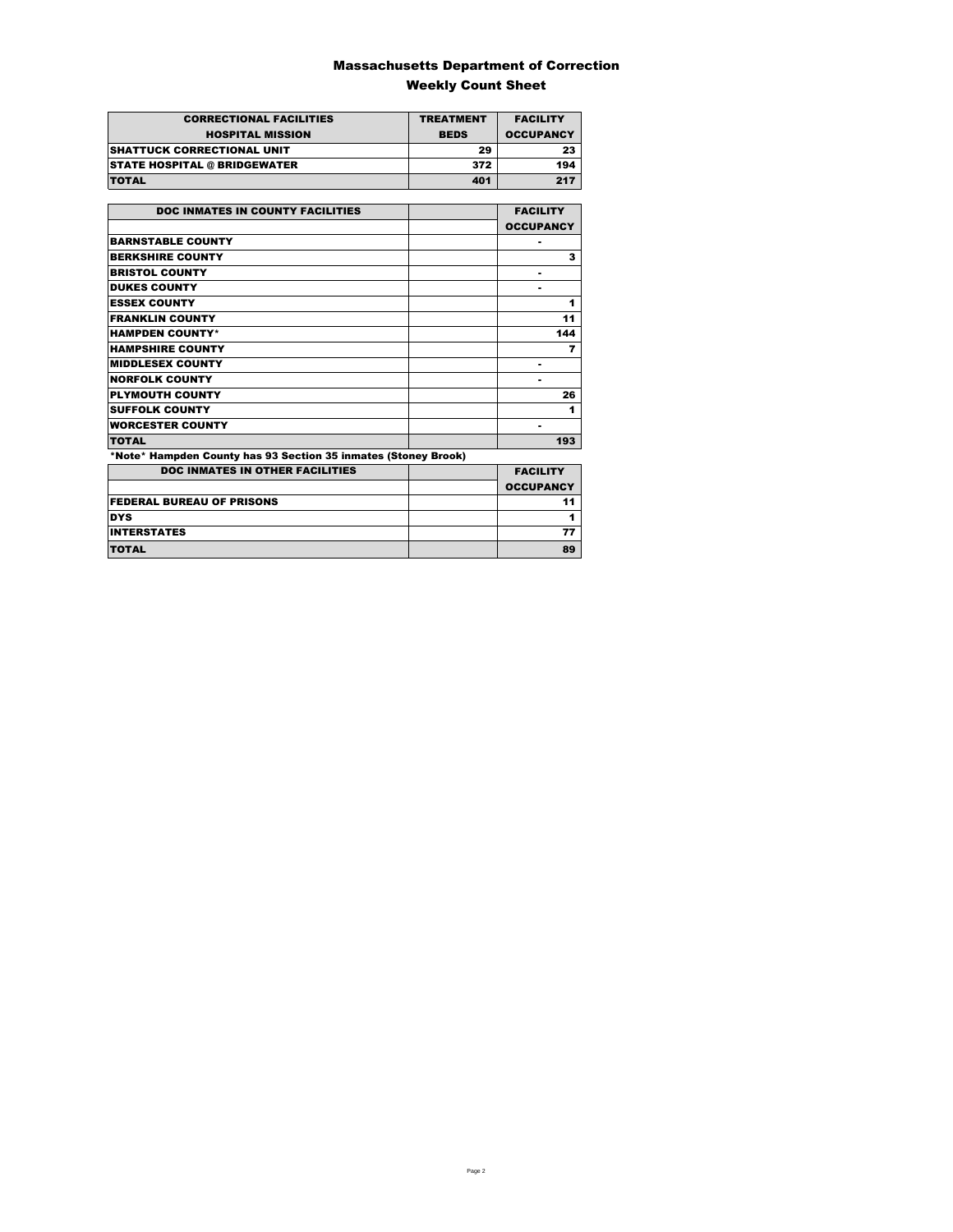#### **09/14/20**

| <b>COUNTY</b>                           | <b>SECURITY LEVEL</b>                 |                                  |                              |                             |                                  |                                |                                  |                                |                                     |                            | <b>TOTAL</b>                     |                             |
|-----------------------------------------|---------------------------------------|----------------------------------|------------------------------|-----------------------------|----------------------------------|--------------------------------|----------------------------------|--------------------------------|-------------------------------------|----------------------------|----------------------------------|-----------------------------|
| <b>BARNSTABLE</b>                       | <b>TYPE</b>                           | <b>MAXIMUM</b>                   |                              | <b>MEDIUM</b>               |                                  |                                | <b>MINIMUM</b>                   |                                | <b>PRE-RELEASE</b>                  |                            | <b>TOTAL</b>                     |                             |
|                                         |                                       | <b>MALE</b>                      | <b>FEMALE</b>                | <b>MALE</b>                 | <b>FEMALE</b>                    | <b>MALE</b>                    | <b>FEMALE</b>                    | <b>MALE</b>                    | <b>FEMALE</b>                       | <b>MALE</b>                | <b>FEMALE</b>                    | <b>FACILITY</b>             |
|                                         | <b>COUNTY</b>                         | $\mathbf 0$                      | $\mathbf{0}$                 | 64                          | 4                                | $\mathbf 0$                    | 0                                | $\mathbf{0}$                   | $\mathbf{0}$                        | 64                         | 4                                | 68                          |
| <b>HOUSE OF</b>                         | <b>STATE</b>                          | $\overline{0}$                   | $\mathbf 0$                  | 0<br>0                      | $\overline{0}$<br>0              | $\mathbf 0$<br>$\mathbf{0}$    | $\overline{0}$                   | $\mathbf{0}$                   | $\overline{0}$                      | $\mathbf 0$<br>$\mathbf 0$ | 0<br>0                           | $\mathbf 0$<br>$\mathbf 0$  |
| <b>CORRECTION</b>                       | FEDERAL<br><b>TOTAL</b>               | $\mathbf 0$<br>$\mathbf 0$       | $\mathbf 0$<br>$\mathbf{0}$  | 64                          | $\overline{4}$                   | $\overline{0}$                 | $\mathbf 0$<br>$\mathbf 0$       | $\mathbf 0$<br>$\mathbf{0}$    | $\overline{0}$<br>$\mathbf 0$       | 64                         | $\overline{4}$                   | 68                          |
|                                         | <b>COUNTY</b>                         | $\mathbf 0$                      | $\mathbf{0}$                 | 107                         | 8                                | $\overline{0}$                 | $\mathbf 0$                      | $\mathbf 0$                    | $\overline{0}$                      | 107                        | 8                                | 115                         |
| JAIL                                    | <b>OTHER COUNTY</b>                   | $\mathbf 0$                      | $\mathbf 0$                  | 1                           | 0                                | $\mathbf{0}$                   | $\overline{0}$                   | $\mathbf 0$                    | $\overline{0}$                      | 1                          | $\mathbf 0$                      | 1                           |
|                                         | <b>FEDERAL</b>                        | $\overline{0}$                   | $\mathbf{0}$                 | $\Omega$                    | $\Omega$                         | $\Omega$                       | $\overline{0}$                   | $\Omega$                       | $\overline{0}$                      | 0                          | 0                                | $\mathbf 0$                 |
|                                         | <b>TOTAL</b>                          | $\overline{0}$                   | $\mathbf{0}$                 | 108                         | 8                                | $\Omega$                       | $\overline{0}$                   | $\Omega$                       | $\overline{0}$                      | 108                        | 8                                | 116                         |
|                                         | <b>FACILITY TOTAL</b>                 | 0                                | 0                            | 172                         | 12                               | $\mathbf{0}$                   | 0                                | 0                              | 0                                   | 172                        | 12                               | 184                         |
| <b>BERKSHIRE</b>                        | <b>TYPE</b>                           | <b>MAXIMUM</b>                   |                              |                             | <b>MEDIUM</b>                    |                                | <b>MINIMUM</b>                   |                                | <b>PRE-RELEASE</b>                  |                            | <b>TOTAL</b>                     |                             |
|                                         |                                       | <b>MALE</b>                      | <b>FEMALE</b>                | <b>MALE</b>                 | <b>FEMALE</b>                    | <b>MALE</b>                    | <b>FEMALE</b>                    | <b>MALE</b>                    | <b>FEMALE</b>                       | <b>MALE</b>                | <b>FEMALE</b>                    | <b>FACILITY</b>             |
|                                         | <b>COUNTY</b>                         | $\mathbf{0}$                     | $\mathbf 0$                  | 48                          | 0                                | $\mathbf{0}$                   | $\mathbf{0}$                     | $\mathbf{0}$                   | $\mathbf 0$                         | 48                         | 0                                | 48                          |
| <b>HOUSE OF</b>                         | <b>STATE</b>                          | 0                                | $\mathbf{0}$                 | 3                           | $\mathbf 0$                      | $\mathbf{0}$                   | $\mathbf 0$                      | $\mathbf{0}$                   | $\mathbf{0}$                        | 3                          | 0                                | 3                           |
| <b>CORRECTION</b>                       | <b>FEDERAL</b><br><b>TOTAL</b>        | $\mathbf 0$<br>$\overline{0}$    | $\mathbf 0$<br>$\mathbf{0}$  | 0<br>51                     | $\overline{0}$<br>$\overline{0}$ | $\mathbf{0}$<br>$\overline{0}$ | $\overline{0}$<br>$\overline{0}$ | $\mathbf{0}$<br>$\mathbf{0}$   | $\mathbf 0$<br>$\overline{0}$       | $\mathbf 0$<br>51          | 0<br>$\overline{0}$              | $\mathbf 0$<br>51           |
|                                         | <b>COUNTY</b>                         | $\overline{0}$                   | $\overline{0}$               | 94                          | $\mathbf 0$                      | $\overline{0}$                 | $\overline{0}$                   | $\overline{0}$                 | $\overline{0}$                      | 94                         | $\mathbf{0}$                     | 94                          |
| JAIL                                    | <b>OTHER COUNTY</b>                   | 0                                | $\mathbf{0}$                 | 0                           | $\overline{0}$                   | $\mathbf{0}$                   | $\mathbf 0$                      | $\Omega$                       | $\mathbf{0}$                        | $\mathbf 0$                | $\mathbf{0}$                     | $\bf{0}$                    |
|                                         | <b>FEDERAL</b>                        | $\mathbf 0$                      | $\mathbf{0}$                 | 0                           | $\overline{0}$                   | $\mathbf{0}$                   | $\overline{0}$                   | $\mathbf 0$                    | $\overline{0}$                      | $\mathbf 0$                | $\mathbf{0}$                     | $\mathbf 0$                 |
|                                         | <b>TOTAL</b>                          | $\mathbf 0$                      | $\mathbf{0}$                 | 94                          | $\overline{0}$                   | $\mathbf{0}$                   | $\mathbf 0$                      | $\mathbf{0}$                   | $\mathbf 0$                         | 94                         | $\overline{0}$                   | 94                          |
|                                         | <b>FACILITY TOTAL</b>                 | 0                                | $\bf{0}$                     | 145                         | 0                                | 0                              | $\bf{0}$                         | 0                              | 0                                   | 145                        | 0                                | 145                         |
| <b>BRISTOL</b>                          | <b>TYPE</b>                           | <b>MAXIMUM</b>                   |                              |                             | <b>MEDIUM</b>                    |                                | <b>MINIMUM</b>                   |                                | <b>PRE-RELEASE</b>                  |                            | <b>TOTAL</b>                     |                             |
| <b>Ash Street</b>                       |                                       | <b>MALE</b>                      | <b>FEMALE</b>                | <b>MALE</b>                 | <b>FEMALE</b>                    | <b>MALE</b>                    | <b>FEMALE</b>                    | <b>MALE</b>                    | <b>FEMALE</b>                       | <b>MALE</b>                | <b>FEMALE</b>                    | <b>FACILITY</b>             |
|                                         | <b>COUNTY</b>                         | 0                                | $\mathbf{0}$                 | 16                          | 0                                | $\mathbf 0$                    | 0                                | $\mathbf{0}$                   | $\mathbf{0}$                        | 16                         | 0                                | 16                          |
| <b>HOUSE OF</b>                         | <b>STATE</b>                          | $\mathbf{0}$                     | $\mathbf{0}$                 | 0                           | $\mathbf 0$                      | $\mathbf{0}$                   | $\mathbf{0}$                     | $\mathbf{0}$                   | $\mathbf{0}$                        | 0                          | 0                                | $\pmb{0}$                   |
| <b>CORRECTION</b>                       | <b>FEDERAL</b>                        | $\mathbf{0}$                     | $\mathbf{0}$                 | 0                           | $\mathbf{0}$                     | $\mathbf{0}$                   | $\overline{0}$                   | $\mathbf{0}$                   | $\overline{0}$                      | $\mathbf 0$                | $\mathbf{0}$                     | $\mathbf 0$                 |
|                                         | <b>TOTAL</b>                          | $\overline{0}$<br>$\overline{0}$ | $\mathbf{0}$<br>$\Omega$     | 16<br>79                    | $\overline{0}$<br>$\overline{0}$ | $\mathbf 0$<br>$\mathbf 0$     | $\overline{0}$<br>$\overline{0}$ | $\mathbf{0}$<br>$\overline{0}$ | $\overline{0}$<br>$\overline{0}$    | 16<br>79                   | $\overline{0}$<br>$\overline{0}$ | 16                          |
| JAIL                                    | <b>COUNTY</b><br><b>OTHER COUNTY</b>  | $\mathbf 0$                      | $\mathbf 0$                  | 0                           | $\overline{0}$                   | $\mathbf{0}$                   | $\overline{0}$                   | $\mathbf 0$                    | $\overline{0}$                      | $\mathbf 0$                | $\mathbf{0}$                     | 79<br>$\mathbf 0$           |
|                                         | <b>FEDERAL</b>                        | $\overline{0}$                   | $\mathbf{0}$                 | 0                           | $\overline{0}$                   | $\Omega$                       | $\overline{0}$                   | $\Omega$                       |                                     | $\mathbf 0$                | 0                                | $\mathbf 0$                 |
|                                         | <b>TOTAL</b>                          | $\overline{0}$                   | $\mathbf{0}$                 | 79                          | $\overline{0}$                   | $\overline{0}$                 | $\overline{0}$                   | $\overline{0}$                 | $\mathbf{0}$                        | 79                         | $\overline{0}$                   | 79                          |
|                                         | <b>FACILITY TOTAL</b>                 | 0                                | 0                            | 95                          | 0                                | 0                              | 0                                | 0                              | 0                                   | 95                         | 0                                | 95                          |
|                                         |                                       |                                  |                              |                             |                                  |                                |                                  |                                |                                     |                            |                                  |                             |
| <b>BRISTOL</b><br><b>Dartmouth</b>      | <b>TYPE</b>                           | <b>MAXIMUM</b><br><b>MALE</b>    | <b>FEMALE</b>                | <b>MALE</b>                 | <b>MEDIUM</b><br><b>FEMALE</b>   | <b>MALE</b>                    | <b>MINIMUM</b><br><b>FEMALE</b>  | <b>MALE</b>                    | <b>PRE-RELEASE</b><br><b>FEMALE</b> | <b>MALE</b>                | <b>TOTAL</b><br><b>FEMALE</b>    | <b>FACILITY</b>             |
|                                         | <b>COUNTY</b>                         | $\mathbf 0$                      | $\mathbf 0$                  | 114                         | 3                                | 0                              | 0                                | $\mathbf 0$                    | 0                                   | 114                        | 3                                | 117                         |
| <b>HOUSE OF</b>                         | <b>STATE</b>                          | $\mathbf 0$                      | $\mathbf{0}$                 | 0                           | $\mathbf 0$                      | $\Omega$                       | 0                                | $\Omega$                       | $\mathbf{0}$                        | 0                          | $\mathbf 0$                      | 0                           |
| <b>CORRECTION</b>                       | <b>FEDERAL</b>                        | $\mathbf 0$                      | $\mathbf{0}$                 | 4                           | 0                                | 0                              | 0                                | $\mathbf 0$                    | $\mathbf{0}$                        | $\overline{4}$             | 0                                | $\overline{4}$              |
|                                         | <b>TOTAL</b>                          | $\mathbf 0$                      | $\mathbf{0}$                 | 118                         | 3                                | $\overline{0}$                 | $\mathbf 0$                      | $\mathbf{0}$                   | $\overline{0}$                      | 118                        | 3                                | 121                         |
| JAIL                                    | <b>COUNTY</b><br><b>OTHER COUNTY</b>  | $\mathbf 0$<br>$\overline{0}$    | $\mathbf{0}$<br>$\mathbf{0}$ | 407<br>38                   | 14<br>$\mathbf 0$                | $\mathbf{0}$<br>$\mathbf{0}$   | $\mathbf 0$<br>$\overline{0}$    | $\mathbf{0}$<br>$\mathbf 0$    | $\mathbf 0$<br>$\overline{0}$       | 407<br>38                  | 14<br>0                          | 421<br>38                   |
|                                         | <b>FEDERAL</b>                        | $\mathbf 0$                      | $\mathbf{0}$                 | 2                           | 0                                | $\mathbf{0}$                   | 0                                | $\mathbf{0}$                   | $\mathbf 0$                         | $\overline{2}$             | $\mathbf 0$                      | $\overline{c}$              |
|                                         | <b>TOTAL</b>                          | $\mathbf 0$                      | $\overline{0}$               | 447                         | 14                               | $\mathbf 0$                    | $\mathbf 0$                      | $\overline{0}$                 | $\mathbf 0$                         | 447                        | 14                               | 461                         |
|                                         | <b>FACILITY TOTAL</b>                 | $\mathbf 0$                      | $\mathbf{0}$                 | 565                         | 17                               | $\mathbf{0}$                   | $\bf{0}$                         | 0                              | 0                                   | 565                        | 17                               | 582                         |
|                                         |                                       |                                  |                              |                             |                                  |                                |                                  |                                |                                     |                            |                                  |                             |
| <b>BRISTOL</b><br><b>Women's Center</b> | <b>TYPE</b>                           | <b>MAXIMUM</b><br><b>MALE</b>    | <b>FEMALE</b>                | <b>MALE</b>                 | <b>MEDIUM</b><br><b>FEMALE</b>   | <b>MALE</b>                    | <b>MINIMUM</b><br><b>FEMALE</b>  | <b>MALE</b>                    | <b>PRE-RELEASE</b><br><b>FEMALE</b> | <b>MALE</b>                | <b>TOTAL</b><br><b>FEMALE</b>    | <b>FACILITY</b>             |
|                                         | <b>COUNTY</b>                         | 0                                | 0                            | 0                           | 5                                | $\mathbf 0$                    | 1                                | 0                              | $\mathbf 0$                         | 0                          | 6                                | 6                           |
| <b>SENTENCED</b>                        | <b>STATE</b>                          | $\overline{0}$                   | $\Omega$                     | $\overline{0}$              | 0                                | $\overline{0}$                 | $\mathbf 0$                      | $\mathbf{0}$                   | $\mathbf{0}$                        | $\mathbf{0}$               | $\overline{0}$                   | 0                           |
|                                         | <b>FEDERAL</b>                        | 0                                | $\mathbf 0$                  | 0                           | $\mathbf 0$                      | $\mathbf{0}$                   | $\mathbf{0}$                     | $\mathbf 0$                    | $\mathbf 0$                         | $\pmb{0}$                  | 0                                | $\pmb{0}$                   |
|                                         | <b>TOTAL</b>                          | $\mathbf 0$                      | $\mathbf{0}$                 | $\overline{0}$              | 5                                | $\mathbf{0}$                   | $\mathbf{1}$                     | $\mathbf{0}$                   | $\overline{0}$                      | $\bf 0$                    | 6                                | $\,6$                       |
|                                         | <b>COUNTY</b>                         | $\mathbf 0$                      | $\mathbf 0$                  | $\overline{0}$              | 19                               | $\Omega$                       | $\overline{0}$                   | $\mathbf 0$                    | $\overline{0}$                      | $\pmb{0}$                  | 19                               | 19                          |
| <b>UNSENTENCED</b>                      | INS<br><b>FEDERAL</b>                 | 0<br>$\overline{0}$              | $\mathbf 0$<br>$\Omega$      | $\pmb{0}$<br>$\overline{0}$ | 0<br>$\overline{0}$              | $\mathbf 0$<br>$\mathbf{0}$    | 0<br>$\overline{0}$              | $\mathbf{0}$<br>$\Omega$       | $\mathbf{0}$<br>$\overline{0}$      | $\pmb{0}$<br>$\pmb{0}$     | 0<br>0                           | $\pmb{0}$<br>$\mathbf 0$    |
|                                         | <b>TOTAL</b>                          | $\overline{0}$                   | $\overline{0}$               | $\mathbf 0$                 | 19                               | $\overline{0}$                 | $\overline{0}$                   | $\overline{0}$                 | $\overline{0}$                      | $\bf 0$                    | 19                               | 19                          |
|                                         | <b>FACILITY TOTAL</b>                 | $\mathbf{0}$                     | $\mathbf{0}$                 | 0                           | 24                               | $\mathbf{0}$                   | 1                                | $\mathbf 0$                    | 0                                   | 0                          | 25                               | 25                          |
|                                         |                                       |                                  |                              |                             |                                  |                                |                                  |                                |                                     |                            |                                  |                             |
| <b>DUKES</b>                            | <b>TYPE</b>                           | <b>MAXIMUM</b><br><b>MALE</b>    | <b>FEMALE</b>                | <b>MALE</b>                 | <b>MEDIUM</b><br><b>FEMALE</b>   | <b>MALE</b>                    | <b>MINIMUM</b><br><b>FEMALE</b>  | <b>MALE</b>                    | <b>PRE-RELEASE</b><br><b>FEMALE</b> |                            | <b>TOTAL</b>                     | <b>MALE FEMALE FACILITY</b> |
|                                         | <b>COUNTY</b>                         | 3                                | $\mathbf{0}$                 | 1                           | $\mathbf 0$                      | $\overline{2}$                 | $\mathbf{0}$                     | $\mathbf 0$                    | $\overline{0}$                      | 6                          | $\mathbf{0}$                     | 6                           |
| <b>HOUSE OF</b>                         | <b>STATE</b>                          | $\mathbf 0$                      | 0                            | 0                           | $\overline{0}$                   | $\overline{0}$                 | 0                                | 0                              | $\overline{0}$                      | 0                          | 0                                | $\mathbf 0$                 |
| <b>CORRECTION</b>                       | <b>FEDERAL</b>                        | 0                                | $\mathbf{0}$                 | 0                           | $\mathbf 0$                      | $\overline{0}$                 | $\overline{0}$                   | $\mathbf 0$                    | $\overline{0}$                      | 0                          | 0                                | $\mathbf 0$                 |
|                                         | <b>TOTAL</b>                          | 3                                | $\mathbf 0$                  | $\mathbf{1}$                | $\mathbf 0$                      | $\overline{2}$                 | $\mathbf 0$                      | $\mathbf 0$                    | $\overline{0}$                      | $6\phantom{1}$             | $\mathbf 0$                      | $\,6$                       |
|                                         | <b>COUNTY</b>                         | 0<br>$\overline{0}$              | $\mathbf{0}$<br>$\mathbf{0}$ | $\pmb{0}$<br>$\mathbf 0$    | $\mathbf 0$<br>$\overline{0}$    | $\mathbf 0$<br>$\mathbf{0}$    | $\mathbf 0$<br>$\mathbf 0$       | $\mathbf 0$<br>$\mathbf{0}$    | $\mathbf 0$<br>$\overline{0}$       | 0<br>$\mathbf 0$           | $\pmb{0}$<br>$\mathbf{0}$        | $\pmb{0}$<br>$\pmb{0}$      |
| JAIL                                    | <b>OTHER COUNTY</b><br><b>FEDERAL</b> | 0                                | $\mathbf 0$                  | 0                           | 0                                | $\mathbf 0$                    | 0                                | $\mathbf 0$                    | $\mathbf 0$                         | 0                          | $\pmb{0}$                        | $\pmb{0}$                   |
|                                         | <b>TOTAL</b>                          | $\mathbf 0$                      | $\mathbf{0}$                 | $\pmb{0}$                   | $\mathbf 0$                      | $\mathbf 0$                    | $\mathbf 0$                      | $\mathbf{0}$                   |                                     | $\pmb{0}$                  | $\mathbf 0$                      | $\pmb{0}$                   |
|                                         | <b>FACILITY TOTAL</b>                 | 3                                | $\mathbf 0$                  | 1                           | $\mathbf{0}$                     | $\mathbf{2}$                   | $\mathbf{0}$                     | $\mathbf{0}$                   |                                     | 6                          | 0                                | $\bf 6$                     |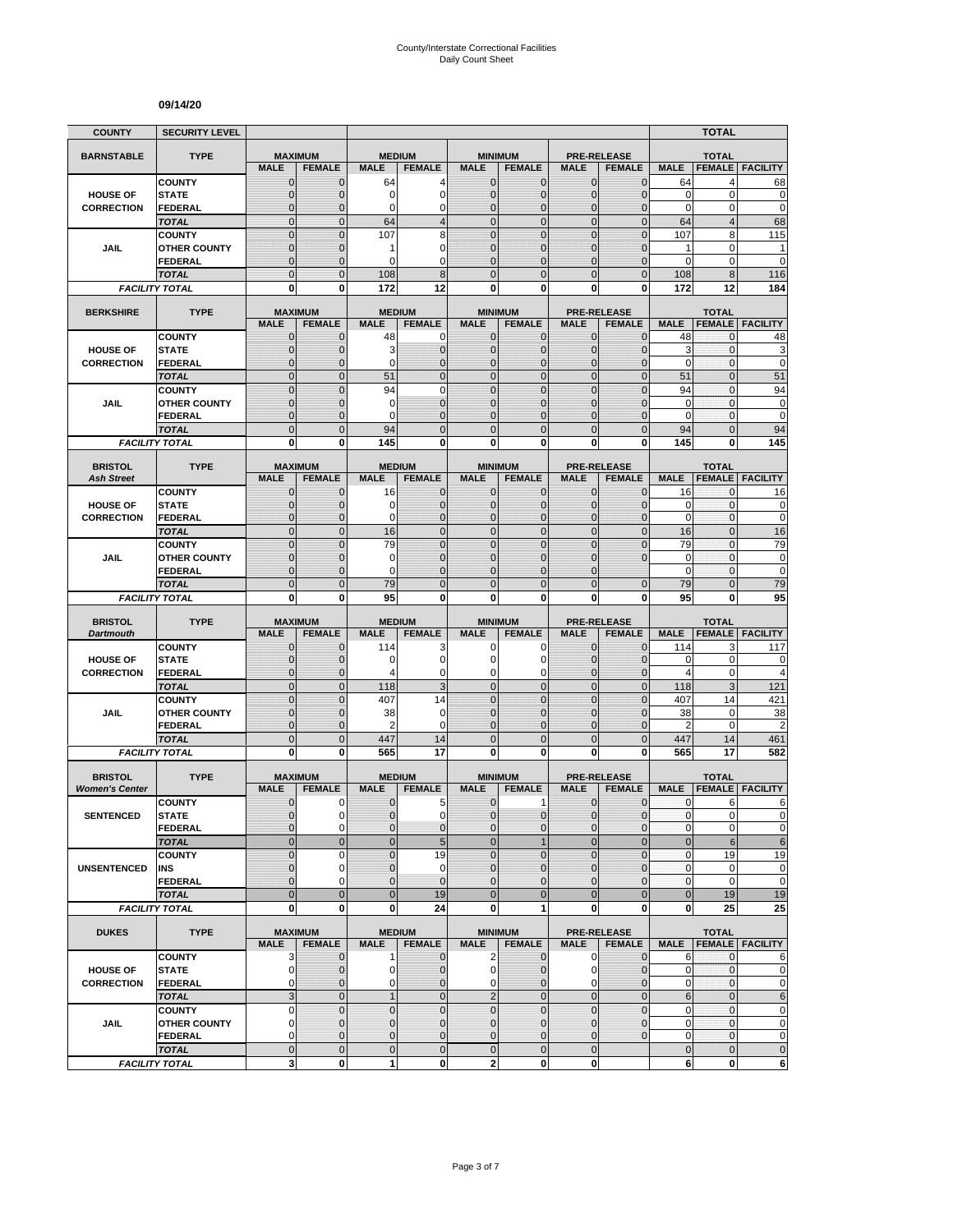# County/Interstate Correctional Facilities Daily Count Sheet

| <b>ESSEX</b>                            | <b>TYPE</b>                          |                                | <b>MAXIMUM</b>                   | <b>MEDIUM</b>               |                                | <b>MINIMUM</b>              |                                |                               | <b>PRE-RELEASE</b>                  |                  | <b>TOTAL</b>               |                          |
|-----------------------------------------|--------------------------------------|--------------------------------|----------------------------------|-----------------------------|--------------------------------|-----------------------------|--------------------------------|-------------------------------|-------------------------------------|------------------|----------------------------|--------------------------|
| <b>Middleton</b>                        |                                      | <b>MALE</b>                    | <b>FEMALE</b>                    | <b>MALE</b>                 | <b>FEMALE</b>                  | <b>MALE</b>                 | <b>FEMALE</b>                  | MALE                          | <b>FEMALE</b>                       | <b>MALE</b>      | <b>FEMALE</b>              | <b>FACILITY</b>          |
|                                         | <b>COUNTY</b>                        | 0                              | 0                                | 203                         | 0                              | $\mathbf 0$                 | $\mathbf{0}$                   | $\mathbf{0}$                  | $\Omega$                            | 203              | 0                          | 203                      |
| <b>HOUSE OF</b>                         | <b>STATE</b>                         | 0                              | $\mathbf 0$                      | $\Omega$                    | 0                              | $\mathbf{0}$                | $\Omega$                       | $\mathbf 0$                   | $\Omega$                            | $\Omega$         | $\Omega$                   | 0                        |
| <b>CORRECTION</b>                       | <b>FEDERAL</b>                       | 0                              | $\mathbf 0$                      | 0                           | 0                              | $\mathbf{0}$                | $\mathbf 0$                    | $\mathbf{0}$                  | $\mathbf 0$                         | $\mathbf 0$      | $\mathbf{0}$               | $\mathbf 0$              |
|                                         | <b>TOTAL</b>                         | $\overline{0}$<br>$\mathbf 0$  | $\overline{0}$<br>$\overline{0}$ | 203                         | $\mathbf 0$<br>1               | $\mathbf 0$<br>$\mathbf{0}$ | $\overline{0}$<br>$\Omega$     | $\mathbf 0$<br>$\mathbf 0$    | $\overline{0}$<br>$\Omega$          | 203<br>699       | $\mathbf{0}$<br>1          | 203                      |
| JAIL                                    | <b>COUNTY</b><br><b>OTHER COUNTY</b> | $\mathbf 0$                    | $\overline{0}$                   | 699<br>0                    | 0                              | $\mathbf{0}$                | $\mathbf{0}$                   | $\mathbf 0$                   | ſ                                   | $\Omega$         | $\mathbf 0$                | 700<br>0                 |
|                                         | <b>FEDERAL</b>                       | $\mathbf{0}$                   |                                  | $\Omega$                    | $\Omega$                       | $\mathbf{0}$                | $\Omega$                       | $\mathbf{0}$                  | 0                                   | $\Omega$         | $\mathbf 0$                | $\mathbf 0$              |
|                                         | <b>TOTAL</b>                         | $\overline{0}$                 | $\mathbf 0$                      | 699                         |                                | $\Omega$                    | $\Omega$                       | $\overline{0}$                | $\Omega$                            | 699              |                            | 700                      |
|                                         | <b>FACILITY TOTAL</b>                | 0                              | 0                                | 902                         |                                | $\bf{0}$                    | 0                              | 0                             | 0                                   | 902              |                            | 903                      |
|                                         |                                      |                                |                                  |                             |                                |                             |                                |                               |                                     |                  |                            |                          |
| <b>ESSEX</b>                            | <b>TYPE</b>                          |                                | <b>MAXIMUM</b>                   |                             | <b>MEDIUM</b>                  |                             | <b>MINIMUM</b>                 |                               | <b>PRE-RELEASE</b>                  |                  | <b>TOTAL</b>               |                          |
| W.I.T.                                  | <b>COUNTY</b>                        | <b>MALE</b><br>$\mathbf{0}$    | <b>FEMALE</b><br>0               | <b>MALE</b><br>$\mathbf 0$  | <b>FEMALE</b><br>0             | <b>MALE</b><br>$\mathbf 0$  | <b>FEMALE</b><br>$\mathbf{0}$  | <b>MALE</b><br>0              | <b>FEMALE</b><br>13                 | <b>MALE</b><br>0 | <b>FEMALE</b><br>13        | <b>FACILITY</b><br>13    |
| <b>SENTENCED</b>                        | <b>STATE</b>                         | 0                              | $\mathbf 0$                      | $\mathbf{0}$                | $\overline{0}$                 | $\mathbf{0}$                | $\mathbf{0}$                   | 0                             | $\Omega$                            | $\mathbf 0$      | $\mathbf 0$                | 0                        |
|                                         | <b>FEDERAL</b>                       | $\overline{0}$                 | $\mathbf 0$                      | $\mathbf{0}$                | 0                              | $\mathbf{0}$                | 0                              | $\mathbf 0$                   | $\Omega$                            | $\mathbf{0}$     | $\Omega$                   | $\mathbf 0$              |
|                                         | <b>TOTAL</b>                         | $\overline{0}$                 | $\overline{0}$                   | $\mathbf{0}$                | $\overline{0}$                 | $\mathbf{0}$                | $\overline{0}$                 | $\overline{0}$                | 13                                  | $\mathbf{0}$     | 13                         | 13                       |
|                                         | <b>FACILITY TOTAL</b>                | 0                              | 0                                | $\bf{0}$                    | O                              | $\bf{0}$                    | 0                              | 0                             | 13                                  | $\bf{0}$         | 13                         | 13                       |
|                                         |                                      |                                |                                  |                             |                                |                             |                                |                               |                                     |                  |                            |                          |
| <b>ESSEX</b>                            | <b>TYPE</b>                          |                                | <b>MAXIMUM</b>                   |                             | <b>MEDIUM</b>                  |                             | <b>MINIMUM</b>                 |                               | <b>PRE-RELEASE</b>                  |                  | <b>TOTAL</b>               |                          |
| LCAC                                    |                                      | <b>MALE</b>                    | <b>FEMALE</b>                    | <b>MALE</b>                 | <b>FEMALE</b>                  | <b>MALE</b>                 | <b>FEMALE</b>                  | <b>MALE</b>                   | <b>FEMALE</b>                       | <b>MALE</b>      |                            | <b>FEMALE   FACILITY</b> |
|                                         | <b>COUNTY</b>                        | 0                              | 0                                | $\mathbf{0}$                | 0                              | 0                           | $\mathbf{0}$                   | 74                            | $\Omega$                            | 74               | $\Omega$                   | 74                       |
| <b>HOUSE OF</b><br><b>CORRECTION</b>    | <b>STATE</b><br>FEDERAL              | 0<br>0                         | $\overline{0}$<br>0              | $\mathbf 0$<br>$\mathbf{0}$ | 0<br>0                         | $\mathbf 0$<br>0            | $\Omega$<br>$\Omega$           | 1<br>0                        | $\Omega$<br>$\mathbf 0$             | 1<br>$\mathbf 0$ | $\mathbf 0$<br>$\mathbf 0$ | $\mathbf 0$              |
|                                         | <b>TOTAL</b>                         | $\Omega$                       | $\overline{0}$                   | $\mathbf 0$                 | $\overline{0}$                 | $\mathbf{0}$                | $\Omega$                       | 75                            | $\Omega$                            | 75               | $\Omega$                   | 75                       |
|                                         | <b>FACILITY TOTAL</b>                | 0                              | 0                                | 0                           | 0                              | $\bf{0}$                    | 0                              | 75                            | $\bf{0}$                            | 75               | 0                          | 75                       |
|                                         |                                      |                                |                                  |                             |                                |                             |                                |                               |                                     |                  |                            |                          |
| <b>FRANKLIN</b>                         | <b>TYPE</b>                          |                                | <b>MAXIMUM</b>                   |                             | <b>MEDIUM</b>                  |                             | <b>MINIMUM</b>                 |                               | <b>PRE-RELEASE</b>                  |                  | <b>TOTAL</b>               |                          |
|                                         |                                      | <b>MALE</b>                    | <b>FEMALE</b>                    | <b>MALE</b>                 | <b>FEMALE</b>                  | <b>MALE</b>                 | <b>FEMALE</b>                  | <b>MALE</b>                   | <b>FEMALE</b>                       | <b>MALE</b>      | <b>FEMALE</b>              | <b>FACILITY</b>          |
|                                         | <b>COUNTY</b>                        | $\mathbf{0}$                   | 0                                | 44                          | 9                              | $\mathbf{0}$                | 0                              | 0                             | $\Omega$                            | 44               | 9                          | 53                       |
| <b>HOUSE OF</b>                         | <b>OTHER - VT</b>                    | 0                              | $\overline{0}$                   | 0                           | 0                              | $\mathbf{0}$                | 0                              | $\mathbf 0$                   | $\Omega$                            | $\mathbf 0$      | $\mathbf 0$                | $\mathbf 0$              |
| <b>CORRECTION</b>                       | <b>STATE</b>                         | $\Omega$                       | $\mathbf 0$                      |                             | 0                              | 3                           | 2                              | 2                             | $\sqrt{ }$                          | 9                | $\overline{2}$             | 11                       |
|                                         | FEDERAL                              | $\mathbf{0}$<br>$\overline{0}$ | $\overline{0}$                   | 0                           | 0<br>9                         | $\mathbf{0}$                | $\mathbf{0}$<br>$\overline{2}$ | 0                             | $\overline{0}$                      | $\mathbf 0$      | 0                          | $\mathbf 0$              |
|                                         | <b>TOTAL</b><br><b>COUNTY</b>        | $\Omega$                       | $\mathbf{0}$<br>$\overline{0}$   | 48<br>45                    | 4                              | 3<br>$\Omega$               | $\Omega$                       | $\overline{2}$<br>$\mathbf 0$ | $\overline{0}$<br>$\Omega$          | 53<br>45         | 11<br>$\overline{4}$       | 64<br>49                 |
| JAIL                                    | <b>OTHER COUNTY</b>                  | 0                              | $\overline{0}$                   | 25                          | 0                              | $\Omega$                    | $\Omega$                       | $\mathbf 0$                   | $\sqrt{ }$                          | 25               | $\mathbf 0$                | 25                       |
|                                         | <b>FEDERAL</b>                       | 0                              | 0                                | 1                           | 0                              | $\mathbf{0}$                | $\mathbf 0$                    | 0                             | $\mathcal{C}$                       | 1                | $\mathbf 0$                | 1                        |
|                                         | <b>TOTAL</b>                         | $\mathbf 0$                    | $\overline{0}$                   | 71                          | 4                              | $\mathbf{0}$                | $\Omega$                       | $\overline{0}$                | $\Omega$                            | 71               | $\overline{4}$             | 75                       |
|                                         | <b>FACILITY TOTAL</b>                | 0                              | 0                                | 119                         | 13                             | 3                           | $\overline{2}$                 | $\overline{2}$                | 0                                   | 124              | 15                         | 139                      |
|                                         |                                      |                                |                                  |                             |                                |                             |                                |                               |                                     |                  |                            |                          |
| <b>HAMPDEN</b>                          | <b>TYPE</b>                          |                                | <b>MAXIMUM</b>                   | <b>MEDIUM</b>               |                                | <b>MINIMUM</b>              |                                |                               | <b>PRE-RELEASE</b>                  |                  | <b>TOTAL</b>               |                          |
| <b>HOC/JAIL</b>                         |                                      | <b>MALE</b>                    | <b>FEMALE</b>                    | <b>MALE</b>                 | <b>FEMALE</b>                  | <b>MALE</b>                 | <b>FEMALE</b>                  | <b>MALE</b>                   | <b>FEMALE</b>                       | <b>MALE</b>      | <b>FEMALE</b>              | <b>FACILITY</b>          |
| <b>HOUSE OF</b>                         | <b>COUNTY</b><br><b>STATE</b>        | 0<br>0                         | 0<br>$\overline{0}$              | 96<br>19                    | 0<br>0                         | 19<br>22                    | 0<br>$\Omega$                  | 0<br>1                        | $\mathbf 0$<br>$\Omega$             | 115<br>42        | $\mathbf{0}$<br>$\Omega$   | 115<br>42                |
| <b>CORRECTION</b>                       | <b>STATE - ELMO</b>                  |                                |                                  |                             |                                |                             |                                | 1                             | 0                                   | 1                | $\mathbf{0}$               | 1                        |
|                                         | <b>FEDERAL</b>                       | $\mathbf{0}$                   | $\mathbf 0$                      | $\Omega$                    | 0                              | 0                           | $\mathbf{0}$                   | 0                             | 0                                   | $\Omega$         | $\Omega$                   | $\mathbf 0$              |
|                                         | <b>TOTAL</b>                         | $\overline{0}$                 | $\overline{0}$                   | 115                         | $\overline{0}$                 | 41                          | $\mathbf 0$                    | $\overline{2}$                | $\Omega$                            | 158              | $\Omega$                   | 158                      |
|                                         | <b>COUNTY</b>                        | $\overline{0}$                 | $\overline{0}$                   | 455                         | 0                              | $\mathbf 0$                 | $\overline{0}$                 | $\overline{0}$                | $\overline{0}$                      | 455              | $\mathbf{0}$               | 455                      |
| <b>JAIL</b>                             | <b>OTHER COUNTY</b>                  | 0                              | $\mathbf 0$                      | 0                           | 0                              | $\mathbf{0}$                | $\Omega$                       | $\mathbf 0$                   | $\sqrt{ }$                          | $\mathbf 0$      | $\mathbf 0$                | 0                        |
|                                         | <b>FEDERAL</b>                       | $\Omega$                       | $\mathbf 0$                      | 8                           | $\Omega$                       |                             | $\Omega$                       | $\mathbf 0$                   | $\Omega$                            | 9                | $\Omega$                   | 9                        |
|                                         | <b>TOTAL</b>                         | $\overline{0}$                 | $\overline{0}$                   | 463                         | $\Omega$                       |                             | $\overline{0}$                 | $\overline{0}$                | $\overline{0}$                      | 464              | U                          | 464                      |
|                                         | <b>FACILITY TOTAL</b>                | $\mathbf{0}$                   | $\boldsymbol{0}$                 | 578                         | 0                              | 42                          | 0                              | 2                             | 0                                   | 622              | $\mathbf{0}$               | 622                      |
| <b>HAMPDEN</b>                          | <b>TYPE</b>                          |                                | <b>MAXIMUM</b>                   |                             | <b>MEDIUM</b>                  |                             | <b>MINIMUM</b>                 |                               | <b>PRE-RELEASE</b>                  |                  | <b>TOTAL</b>               |                          |
| <b>WMCAC</b>                            |                                      | <b>MALE</b>                    | <b>FEMALE</b>                    | <b>MALE</b>                 | <b>FEMALE</b>                  | <b>MALE</b>                 | <b>FEMALE</b>                  | <b>MALE</b>                   | <b>FEMALE</b>                       | <b>MALE</b>      |                            | <b>FEMALE   FACILITY</b> |
|                                         | <b>COUNTY</b>                        | $\mathbf 0$                    | $\mathbf{0}$                     | $\mathbf 0$                 | 0                              | 34                          | 0                              | $\mathbf 0$                   | $\mathbf 0$                         | 34               | 0                          | 34                       |
| <b>HOUSE OF</b>                         | <b>STATE</b>                         | $\mathbf{0}$                   | $\mathbf{0}$                     | $\overline{0}$              | 0                              | $\mathbf 0$                 | 0                              | $\mathbf{0}$                  | 0                                   | $\mathbf 0$      | $\mathbf 0$                | 0                        |
| <b>CORRECTION</b>                       | <b>FEDERAL</b>                       | $\mathbf{0}$                   | 0                                | $\overline{0}$              | 0                              | 0                           | $\Omega$                       | 0                             | 0                                   | $\mathbf 0$      | $\mathbf 0$                | $\pmb{0}$                |
|                                         | <b>TOTAL</b>                         | $\mathbf{0}$                   | $\overline{0}$                   | $\overline{0}$              | $\overline{0}$                 | 34                          | $\mathbf{0}$                   | $\mathbf 0$                   | $\mathbf 0$                         | 34               | $\mathbf{0}$               | 34                       |
|                                         | <b>FACILITY TOTAL</b>                | $\bf{0}$                       | 0                                | $\mathbf{0}$                | 0                              | 34                          | 0                              | 0                             | $\bf{0}$                            | 34               | 0                          | 34                       |
|                                         |                                      |                                |                                  |                             |                                |                             |                                |                               |                                     |                  |                            |                          |
| <b>HAMPDEN</b><br><b>Women's Center</b> | <b>TYPE</b>                          | <b>MALE</b>                    | <b>MAXIMUM</b><br><b>FEMALE</b>  | <b>MALE</b>                 | <b>MEDIUM</b><br><b>FEMALE</b> | <b>MALE</b>                 | <b>MINIMUM</b>                 | <b>MALE</b>                   | <b>PRE-RELEASE</b><br><b>FEMALE</b> | <b>MALE</b>      | <b>TOTAL</b>               | <b>FEMALE FACILITY</b>   |
|                                         | <b>COUNTY</b>                        | 0                              | 0                                | $\mathbf 0$                 | 15                             | $\mathbf 0$                 | <b>FEMALE</b><br>6             | 0                             | 0                                   | 0                | 21                         | 21                       |
| <b>HOUSE OF</b>                         | <b>STATE</b>                         | $\mathbf{0}$                   | $\mathbf 0$                      | $\mathbf{0}$                | 3                              | $\mathbf{0}$                | 3                              | $\mathbf 0$                   | 1                                   | $\mathbf 0$      | $\overline{7}$             | $\overline{7}$           |
| <b>CORRECTION</b>                       | <b>FEDERAL</b>                       | 0                              | 0                                | 0                           | 0                              | $\mathbf{0}$                | 0                              | $\mathbf{0}$                  | 0                                   | $\overline{0}$   | $\mathbf 0$                | $\mathbf 0$              |
|                                         | <b>TOTAL</b>                         | 0                              | $\mathbf 0$                      | $\overline{0}$              | 18                             | $\mathbf{0}$                | $\boldsymbol{9}$               | $\mathbf{0}$                  |                                     | $\mathbf{0}$     | 28                         | 28                       |
|                                         | <b>COUNTY</b>                        | $\overline{0}$                 | $\mathbf 0$                      | $\mathbf{0}$                | 53                             | $\mathbf{0}$                | $\mathbf 0$                    | $\overline{0}$                | $\overline{0}$                      | $\mathbf{0}$     | 53                         | 53                       |
| <b>JAIL</b>                             | <b>OTHER COUNTY</b>                  | 0                              | $\mathbf 0$                      | $\mathbf 0$                 | 0                              | $\mathbf 0$                 | $\mathbf{0}$                   | $\mathbf{0}$                  | $\Omega$                            | $\mathbf 0$      | $\mathbf 0$                | $\pmb{0}$                |
|                                         | <b>FEDERAL</b>                       | $\mathbf 0$                    | $\mathbf 0$                      | $\mathbf 0$                 | 0                              | $\mathbf 0$                 | $\mathbf{0}$                   | $\mathbf 0$                   | $\overline{0}$                      | $\mathbf 0$      | $\mathbf 0$                | $\mathbf 0$              |
|                                         | <b>TOTAL</b>                         | $\mathbf 0$                    | $\mathbf 0$                      | $\overline{0}$              | 53                             | $\overline{0}$              | $\mathbf 0$                    | $\mathbf{0}$                  | $\mathbf 0$                         | $\mathbf{0}$     | 53                         | 53                       |
|                                         | <b>FACILITY TOTAL</b>                | $\pmb{0}$                      | $\mathbf 0$                      | $\mathbf{O}$                | 71                             | $\mathbf{0}$                | 9                              | $\mathbf 0$                   | 1                                   | $\overline{0}$   | 81                         | 81                       |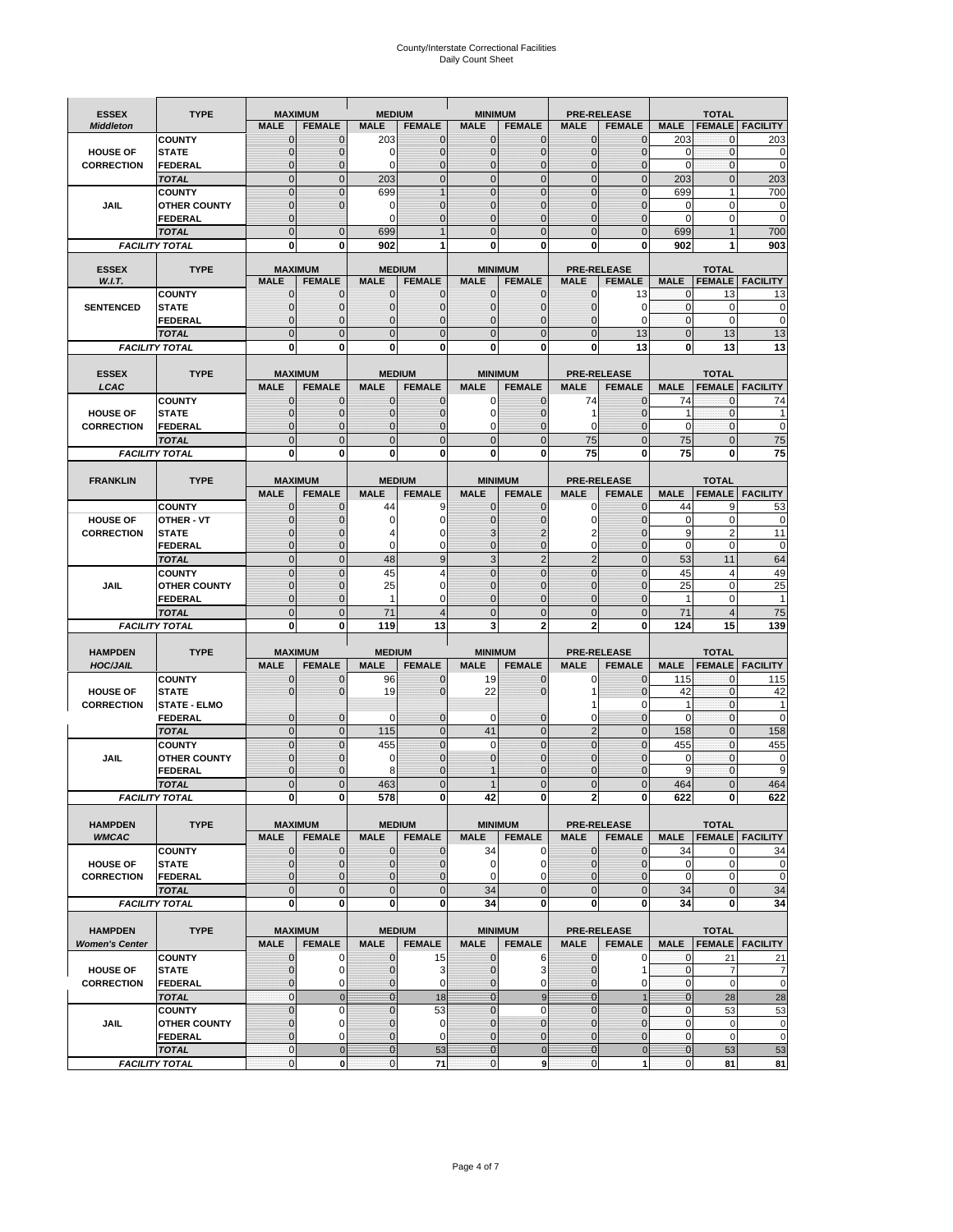| <b>HAMPSHIRE</b>                     | <b>TYPE</b>                           | <b>MAXIMUM</b>              |                               |                  | <b>MEDIUM</b>                 | <b>MINIMUM</b>                |                              |                               | <b>PRE-RELEASE</b>                  |                   | <b>TOTAL</b>                  |                        |
|--------------------------------------|---------------------------------------|-----------------------------|-------------------------------|------------------|-------------------------------|-------------------------------|------------------------------|-------------------------------|-------------------------------------|-------------------|-------------------------------|------------------------|
|                                      |                                       | <b>MALE</b>                 | <b>FEMALE</b>                 | <b>MALE</b>      | <b>FEMALE</b>                 | <b>MALE</b>                   | <b>FEMALE</b>                | <b>MALE</b>                   | <b>FEMALE</b>                       | <b>MALE</b>       | <b>FEMALE</b>                 | <b>FACILITY</b>        |
|                                      | <b>COUNTY</b>                         | $\mathbf 0$                 | $\overline{0}$                | 27               | $\mathbf 0$                   | 5                             | $\mathbf{0}$                 | 3                             | $\overline{0}$                      | 35                | 0                             | 35                     |
| <b>HOUSE OF</b>                      | <b>STATE</b>                          | ∩                           | 0                             | 2                | $\mathbf{0}$                  | 0                             | $\mathbf 0$                  | 5                             | 0                                   | 7                 | $\mathbf 0$                   | 7                      |
| <b>CORRECTION</b>                    | <b>FEDERAL</b>                        | $\mathbf{0}$                | 0                             | $\mathbf 0$      | $\mathbf{0}$                  | 0                             | $\mathbf{0}$                 | $\mathbf{0}$                  | $\overline{0}$                      | $\mathbf 0$       | $\mathbf 0$                   | $\mathbf 0$            |
|                                      | <b>TOTAL</b>                          | $\overline{0}$              | $\mathbf 0$                   | 29               | $\overline{0}$                | 5                             | $\overline{0}$               | $\boldsymbol{8}$              |                                     | 42                | $\mathbf 0$                   | 42                     |
|                                      | <b>COUNTY</b>                         | $\Omega$                    | $\mathbf 0$                   | 80               | $\mathbf{0}$                  | $\overline{0}$                | $\overline{0}$               | $\overline{0}$                | $\mathbf 0$                         | 80                | $\mathbf 0$                   | 80                     |
| JAIL                                 | <b>OTHER COUNTY</b>                   | 0                           | $\overline{0}$                | $\overline{0}$   | $\mathbf{0}$                  | $\overline{0}$                | $\mathbf{0}$                 | 0                             | $\overline{0}$                      | $\mathbf 0$       | $\mathbf{0}$                  | $\pmb{0}$              |
|                                      | <b>FEDERAL</b>                        | $\mathbf{0}$                | $\overline{0}$                | 3                | 0                             | $\overline{0}$                | $\overline{0}$               | $\mathbf{0}$                  | $\overline{0}$                      | 3                 | $\mathbf 0$                   | 3                      |
|                                      | <b>TOTAL</b>                          | $\Omega$                    | $\overline{0}$                | 83               | $\mathbf{0}$                  | $\bf 0$                       | $\overline{0}$               | $\mathbf{0}$                  |                                     | 83                | $\mathbf 0$                   | 83                     |
|                                      | <b>FACILITY TOTAL</b>                 | $\bf{0}$                    | 0                             | 112              | $\bf{0}$                      | 5                             | 0                            | 8                             |                                     | 125               | 0                             | 125                    |
|                                      | <b>TYPE</b>                           | <b>MAXIMUM</b>              |                               |                  | <b>MEDIUM</b>                 |                               |                              |                               |                                     |                   | <b>TOTAL</b>                  |                        |
| <b>MIDDLESEX</b><br>E. Cambridge     |                                       | <b>MALE</b>                 | <b>FEMALE</b>                 | <b>MALE</b>      | <b>FEMALE</b>                 | <b>MINIMUM</b><br><b>MALE</b> | <b>FEMALE</b>                | <b>MALE</b>                   | <b>PRE-RELEASE</b><br><b>FEMALE</b> | <b>MALE</b>       | <b>FEMALE</b>                 | <b>FACILITY</b>        |
|                                      | <b>COUNTY</b>                         | 0                           | $\mathbf 0$                   | 0                | 0                             | 0                             | $\mathbf{0}$                 | $\mathbf 0$                   | 0                                   | 0                 | $\mathbf{0}$                  | 0                      |
| <b>HOUSE OF</b>                      | <b>STATE</b>                          | $\pmb{0}$                   | $\mathbf{0}$                  | $\mathbf 0$      | $\mathbf 0$                   | 0                             | $\mathbf{0}$                 | $\mathbf 0$                   | 0                                   | $\mathbf 0$       | $\mathbf 0$                   | $\mathbf 0$            |
| <b>CORRECTION</b>                    | <b>FEDERAL</b>                        | $\mathbf{0}$                | $\mathbf{0}$                  | $\mathbf 0$      | $\mathbf{0}$                  | $\mathbf{0}$                  | $\mathbf{0}$                 | $\mathbf{0}$                  | $\mathbf 0$                         | $\mathbf 0$       | $\mathbf 0$                   | $\pmb{0}$              |
|                                      | <b>TOTAL</b>                          | $\mathbf{0}$                | $\overline{0}$                | $\overline{0}$   | $\mathbf{0}$                  | $\overline{0}$                | $\mathbf{0}$                 | $\mathbf{0}$                  | $\overline{0}$                      | $\overline{0}$    | $\overline{0}$                | $\pmb{0}$              |
|                                      | <b>COUNTY</b>                         | $\mathbf{0}$                | $\mathbf{0}$                  | $\mathbf 0$      | $\mathbf{0}$                  | $\mathbf{0}$                  | $\mathbf{0}$                 | $\mathbf{O}$                  | $\overline{0}$                      | $\mathbf 0$       | $\mathbf{0}$                  | $\pmb{0}$              |
| JAIL                                 | <b>OTHER COUNTY</b>                   | $\Omega$                    | $\mathbf 0$                   | $\mathbf{0}$     | $\Omega$                      | $\mathbf{0}$                  | $\mathbf{0}$                 | $\mathbf{0}$                  | $\overline{0}$                      | $\mathbf 0$       | $\mathbf{0}$                  | $\mathbf 0$            |
|                                      | <b>FEDERAL</b>                        | $\mathbf{0}$                | $\mathbf 0$                   | $\mathbf 0$      | $\mathbf{O}$                  | 0                             | $\mathbf{0}$                 | $\mathbf{O}$                  | 0                                   | $\mathbf 0$       | $\mathbf 0$                   | $\mathbf 0$            |
|                                      | <b>TOTAL</b>                          | $\mathbf{0}$                | $\overline{0}$                | $\overline{0}$   | $\mathbf{0}$                  | $\mathbf 0$                   | $\mathbf 0$                  | $\mathbf{0}$                  | $\overline{0}$                      | $\mathbf 0$       | $\overline{0}$                | $\mathbf 0$            |
|                                      | <b>FACILITY TOTAL</b>                 | 0                           | $\bf{0}$                      | 0                | 0                             | 0                             | 0                            | 0                             | 0                                   | 0                 | 0                             | $\bf{0}$               |
| <b>MIDDLESEX</b>                     |                                       | <b>MAXIMUM</b>              |                               |                  | <b>MEDIUM</b>                 |                               |                              |                               |                                     |                   |                               |                        |
| <b>Billerica</b>                     | <b>TYPE</b>                           | <b>MALE</b>                 | <b>FEMALE</b>                 | <b>MALE</b>      | <b>FEMALE</b>                 | <b>MINIMUM</b><br><b>MALE</b> | <b>FEMALE</b>                | <b>MALE</b>                   | <b>PRE-RELEASE</b><br><b>FEMALE</b> | <b>MALE</b>       | <b>TOTAL</b><br><b>FEMALE</b> | <b>FACILITY</b>        |
|                                      | <b>COUNTY</b>                         | 0                           | $\overline{0}$                | 120              | $\mathbf 0$                   | 15                            | $\mathbf 0$                  | 27                            | $\overline{0}$                      | 162               | $\mathbf{0}$                  | 162                    |
| <b>HOUSE OF</b>                      | <b>STATE</b>                          |                             | $\overline{0}$                | 0                | $\mathbf 0$                   | 0                             | $\overline{0}$               | 0                             | $\overline{0}$                      | 0                 | $\mathbf{0}$                  | 0                      |
| <b>CORRECTION</b>                    | FEDERAL                               | $\Omega$                    | 0                             | 0                | $\mathbf{0}$                  | 0                             | $\mathbf{0}$                 | $\mathbf 0$                   | 0                                   | $\overline{0}$    | $\mathbf 0$                   | $\mathbf 0$            |
|                                      | <b>TOTAL</b>                          | $\mathbf{0}$                | $\overline{0}$                | 120              | $\mathbf{0}$                  | 15                            | $\mathbf{0}$                 | 27                            | $\overline{0}$                      | 162               | $\overline{0}$                | 162                    |
|                                      | <b>COUNTY</b>                         | $\Omega$                    | $\overline{0}$                | 420              | $\mathbf 0$                   | $\overline{0}$                | $\Omega$                     | $\mathbf{0}$                  | $\overline{0}$                      | 420               | $\mathbf{0}$                  | 420                    |
| JAIL                                 | <b>OTHER COUNTY</b>                   | $\Omega$                    | 0                             | 0                | $\overline{0}$                | 0                             | $\mathbf{0}$                 | $\overline{0}$                | 0                                   | 0                 | $\mathbf{0}$                  | $\mathbf 0$            |
|                                      | <b>FEDERAL</b>                        | 0                           | $\overline{0}$                | $\mathbf 0$      | $\mathbf 0$                   | $\overline{0}$                | $\mathbf 0$                  | 0                             | $\overline{0}$                      | $\mathbf 0$       | $\mathbf{0}$                  | $\mathbf 0$            |
|                                      | <b>TOTAL</b>                          | $\Omega$                    | $\mathbf 0$                   | 420              | $\mathbf{0}$                  | $\mathbf 0$                   | $\mathbf 0$                  | $\mathbf{0}$                  | $\overline{0}$                      | 420               | $\mathbf 0$                   | 420                    |
|                                      | <b>FACILITY TOTAL</b>                 |                             | $\mathbf 0$                   | 540              | $\bf{0}$                      | 15                            | 0                            | 27                            | 0                                   | 582               | $\bf{0}$                      | 582                    |
|                                      |                                       |                             |                               |                  |                               |                               |                              |                               |                                     |                   |                               |                        |
|                                      |                                       |                             |                               |                  |                               |                               |                              |                               |                                     |                   |                               |                        |
| <b>NORFOLK</b>                       | <b>TYPE</b>                           | <b>MAXIMUM</b>              |                               |                  | <b>MEDIUM</b>                 | <b>MINIMUM</b>                |                              |                               | <b>PRE-RELEASE</b>                  |                   | <b>TOTAL</b>                  |                        |
| Dedham / RT 128                      |                                       | <b>MALE</b>                 | <b>FEMALE</b>                 | <b>MALE</b>      | <b>FEMALE</b>                 | <b>MALE</b>                   | <b>FEMALE</b>                | <b>MALE</b>                   | <b>FEMALE</b>                       | <b>MALE</b>       | <b>FEMALE</b>                 | <b>FACILITY</b>        |
|                                      | <b>COUNTY</b>                         | $\Omega$<br>$\Omega$        | $\overline{0}$                | 73               | 0                             | 0                             | $\mathbf 0$                  | 18                            | $\overline{0}$                      | 91                | 0                             | 91                     |
| <b>HOUSE OF</b>                      | <b>STATE</b>                          | $\Omega$                    | $\overline{0}$                | 0                | $\mathbf{0}$                  | 0                             | $\overline{0}$               | 0                             | $\overline{0}$                      | 0                 | 0                             | $\mathbf 0$            |
| <b>CORRECTION</b>                    | <b>FEDERAL</b>                        | $\Omega$                    | 0<br>$\overline{0}$           | 0                | $\mathbf{0}$<br>$\mathbf{0}$  | 0<br>$\mathbf 0$              | $\mathbf 0$<br>$\mathbf 0$   | 0<br>18                       | 0<br>$\overline{0}$                 | $\mathbf 0$       | $\mathbf 0$<br>$\mathbf 0$    | $\mathbf 0$            |
|                                      | <b>TOTAL</b><br><b>COUNTY</b>         | $\overline{0}$              | $\overline{0}$                | 73<br>219        | $\mathbf{0}$                  | $\overline{0}$                | $\overline{0}$               | 0                             | $\overline{0}$                      | 91<br>219         | $\mathbf 0$                   | 91<br>219              |
| JAIL                                 | INS                                   | $\mathbf{0}$                | 0                             | 0                | $\overline{0}$                | 0                             | $\mathbf{0}$                 | 0                             | 0                                   | 0                 | 0                             | 0                      |
|                                      | <b>FEDERAL</b>                        | $\Omega$                    | $\overline{0}$                | 60               | $\mathbf 0$                   | $\overline{0}$                | $\overline{0}$               | 0                             | $\overline{0}$                      | 60                | $\mathbf{0}$                  | 60                     |
|                                      | <b>TOTAL</b>                          | $\mathbf{0}$                | $\overline{0}$                | 279              | $\mathbf{0}$                  | $\overline{0}$                | $\overline{0}$               | $\Omega$                      | $\overline{0}$                      | 279               | $\overline{0}$                | 279                    |
|                                      | <b>FACILITY TOTAL</b>                 | $\mathbf 0$                 | $\mathbf 0$                   | 352              | 0                             | 0                             | 0                            | 18                            | 0                                   | 370               | $\bf{0}$                      | 370                    |
|                                      |                                       |                             |                               |                  |                               |                               |                              |                               |                                     |                   |                               |                        |
| <b>NORFOLK</b>                       | <b>TYPE</b>                           | <b>MAXIMUM</b>              |                               |                  | <b>MEDIUM</b>                 |                               | <b>MINIMUM</b>               |                               | <b>PRE-RELEASE</b>                  |                   | <b>TOTAL</b>                  |                        |
| <b>Braintree</b>                     |                                       | <b>MALE</b>                 | <b>FEMALE</b>                 | <b>MALE</b>      | <b>FEMALE</b>                 | <b>MALE</b>                   | <b>FEMALE</b>                | <b>MALE</b>                   | <b>FEMALE</b>                       | <b>MALE</b>       | <b>FEMALE</b>                 | <b>FACILITY</b>        |
|                                      | <b>COUNTY</b>                         | $\mathbf 0$<br>$\mathbf{0}$ | $\mathbf 0$<br>$\overline{0}$ | 0<br>$\mathbf 0$ | $\mathbf 0$<br>$\overline{0}$ | 0<br>$\overline{0}$           | $\mathbf{0}$<br>$\mathbf{0}$ | $\mathbf 0$<br>$\overline{0}$ | $\mathbf 0$<br>$\mathbf{0}$         | 0<br>$\mathbf{0}$ | 0<br>0                        | 0<br>$\Omega$          |
| <b>HOUSE OF</b><br><b>CORRECTION</b> | <b>STATE</b><br>FEDERAL               | $\mathbf 0$                 | 0                             | 0                | $\mathbf 0$                   | $\mathbf 0$                   | 0                            | $\mathbf 0$                   | $\mathbf 0$                         | $\pmb{0}$         | 0                             | $\mathbf 0$            |
|                                      | <b>TOTAL</b>                          | $\mathbf{0}$                | $\mathbf{0}$                  | $\mathbf 0$      | $\mathbf{0}$                  | $\bf 0$                       | $\pmb{0}$                    | $\mathbf{0}$                  | $\mathbf 0$                         | $\mathbf 0$       | $\mathbf 0$                   | $\mathbf 0$            |
|                                      | <b>FACILITY TOTAL</b>                 | $\mathbf{0}$                | $\mathbf{0}$                  | 0                | $\mathbf{0}$                  | $\mathbf{0}$                  | $\bf{0}$                     | $\mathbf 0$                   | $\mathbf{0}$                        | $\mathbf 0$       | 0                             | $\mathbf 0$            |
|                                      |                                       |                             |                               |                  |                               |                               |                              |                               |                                     |                   |                               |                        |
| <b>PLYMOUTH</b>                      | <b>TYPE</b>                           |                             | <b>MAXIMUM</b>                |                  | <b>MEDIUM</b>                 |                               | <b>MINIMUM</b>               |                               | <b>PRE-RELEASE</b>                  |                   | <b>TOTAL</b>                  |                        |
|                                      |                                       | <b>MALE</b>                 | <b>FEMALE</b>                 | <b>MALE</b>      | <b>FEMALE</b>                 | <b>MALE</b>                   | <b>FEMALE</b>                | <b>MALE</b>                   | <b>FEMALE</b>                       | <b>MALE</b>       |                               | <b>FEMALE FACILITY</b> |
|                                      | <b>COUNTY</b>                         | $\mathbf{0}$                | $\mathbf{0}$                  | 79               | $\mathbf{0}$                  | 0                             | $\mathbf{0}$                 | $\mathbf{0}$                  | $\overline{0}$                      | 79                | $\mathbf 0$                   | 79                     |
| <b>HOUSE OF</b>                      | <b>STATE</b>                          | $\mathbf{0}$                | 0                             | 26               | $\mathbf{0}$                  | 0                             | $\pmb{0}$                    | $\mathbf 0$                   | $\overline{0}$                      | 26                | $\mathbf{0}$                  | 26                     |
| <b>CORRECTION</b>                    | <b>FEDERAL</b>                        | $\Omega$                    | 0                             | $\mathbf 0$      | $\mathbf{0}$                  | 0                             | $\mathbf{0}$                 | $\mathbf{0}$                  | 0                                   | 0                 | $\mathbf{0}$                  | $\mathbf 0$            |
|                                      | <b>DYS</b>                            | $\mathbf{0}$                | 0                             | $\mathbf 0$      | $\mathbf 0$                   | 0                             | $\pmb{0}$                    | $\mathbf 0$                   | $\overline{0}$                      | $\mathbf 0$       | $\mathbf 0$                   | $\mathbf 0$            |
|                                      | <b>TOTAL</b>                          | $\mathbf 0$                 | $\mathbf 0$                   | 105              | $\mathbf 0$                   | $\mathbf 0$                   | $\mathbf 0$                  | $\mathbf 0$                   | $\mathbf 0$                         | 105               | $\mathbf 0$                   | 105                    |
|                                      | <b>COUNTY</b>                         | $\overline{0}$              | $\overline{0}$                | 208              | $\pmb{0}$                     | $\mathbf 0$                   | $\mathbf 0$                  | $\pmb{0}$                     | $\mathbf 0$                         | 208               | $\mathbf{0}$                  | 208                    |
| JAIL                                 | <b>OTHER COUNTY</b><br><b>FEDERAL</b> | $\mathbf{0}$<br>$\Omega$    | 0                             | 120<br>196       | $\overline{0}$<br>$\mathbf 0$ | 0<br>0                        | $\mathbf{0}$<br>$\mathbf{0}$ | 0<br>0                        | $\overline{0}$<br>0                 | 120<br>196        | $\mathbf{0}$<br>$\mathbf 0$   | 120                    |
|                                      | 52A's                                 | $\Omega$                    | 0<br>$\overline{0}$           | $\mathbf 0$      | $\overline{0}$                | $\overline{0}$                | $\mathbf 0$                  | $\overline{0}$                | $\overline{0}$                      | $\mathbf 0$       | $\mathbf 0$                   | 196<br>$\mathbf 0$     |
|                                      | Non 52A's                             | $\mathbf{0}$                | 0                             | 0                | $\mathbf{0}$                  | 0                             | $\mathbf 0$                  | $\mathbf 0$                   | 0                                   | 0                 | 0                             |                        |
|                                      | <b>TOTAL</b>                          | $\overline{0}$              | $\overline{0}$                | 524              | $\overline{0}$                | $\overline{0}$                | $\mathbf 0$                  | $\mathbf{0}$                  | $\mathbf 0$                         | 524               | $\mathbf 0$                   | $\mathbf 0$<br>524     |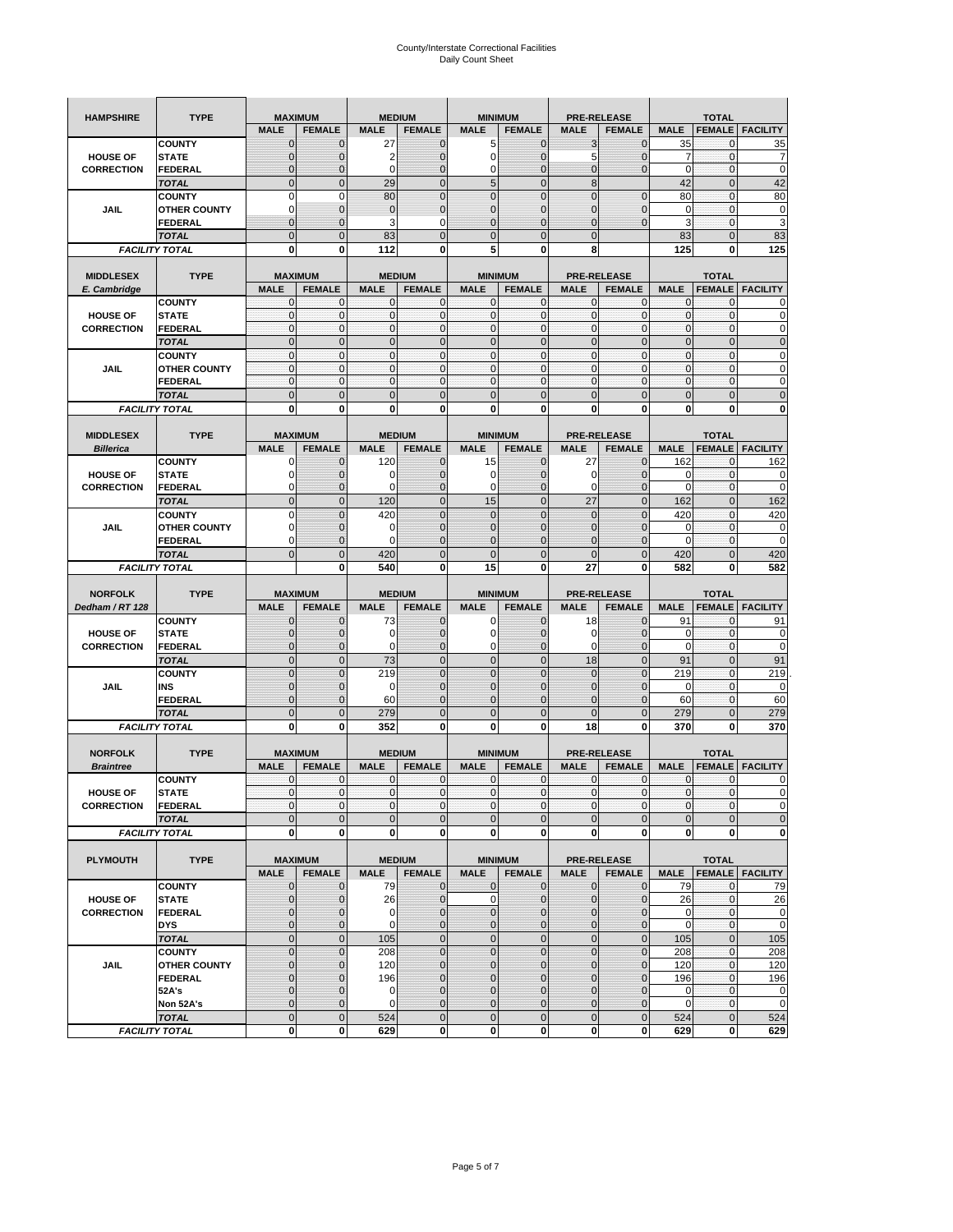# County/Interstate Correctional Facilities Daily Count Sheet

| <b>SUFFOLK</b>        | <b>TYPE</b>           |                              | <b>MAXIMUM</b> | <b>MEDIUM</b> |                |                | <b>MINIMUM</b> |              | <b>PRE-RELEASE</b> |             | <b>TOTAL</b>  |                 |
|-----------------------|-----------------------|------------------------------|----------------|---------------|----------------|----------------|----------------|--------------|--------------------|-------------|---------------|-----------------|
| <b>Nashua Street</b>  |                       | <b>MALE</b>                  | <b>FEMALE</b>  | <b>MALE</b>   | <b>FEMALE</b>  | <b>MALE</b>    | <b>FEMALE</b>  | <b>MALE</b>  | <b>FEMALE</b>      | <b>MALE</b> | <b>FEMALE</b> | <b>FACILITY</b> |
|                       | <b>COUNTY</b>         | $\Omega$                     | $\Omega$       | 433           |                | $\mathbf{0}$   | $\Omega$       | $\Omega$     | $\Omega$           | 433         |               | 434             |
| <b>JAIL</b>           | <b>OTHER COUNTY</b>   | $\Omega$                     | 0              | $\Omega$      | 0              | $\Omega$       | $\Omega$       | $\Omega$     | 0                  | $\Omega$    | $\Omega$      | $\mathbf 0$     |
|                       | <b>FEDERAL</b>        | $\Omega$                     | $\Omega$       | 0             | 0              | $\mathbf{0}$   | $\Omega$       | $\Omega$     | $\Omega$           | $\Omega$    | $\Omega$      | $\Omega$        |
|                       | <b>TOTAL</b>          | $\mathbf 0$                  | $\overline{0}$ | 433           | 1              | $\overline{0}$ | $\overline{0}$ | $\Omega$     | $\Omega$           | 433         |               | 434             |
|                       | <b>FACILITY TOTAL</b> | 0                            | 0              | 433           | 1              | $\mathbf{0}$   | $\bf{0}$       | $\mathbf{0}$ | 0                  | 433         |               | 434             |
|                       |                       |                              |                |               |                |                |                |              |                    |             |               |                 |
| <b>SUFFOLK</b>        | <b>TYPE</b>           |                              | <b>MAXIMUM</b> | <b>MEDIUM</b> |                |                | <b>MINIMUM</b> |              | <b>PRE-RELEASE</b> |             | <b>TOTAL</b>  |                 |
| South Bay             |                       | <b>MALE</b>                  | <b>FEMALE</b>  | <b>MALE</b>   | <b>FEMALE</b>  | <b>MALE</b>    | <b>FEMALE</b>  | <b>MALE</b>  | <b>FEMALE</b>      | <b>MALE</b> | <b>FEMALE</b> | <b>FACILITY</b> |
|                       | <b>COUNTY</b>         | $\mathbf{0}$                 | $\mathbf{0}$   | 366           | 177            | $\mathbf{0}$   | $\mathbf{0}$   | 3            | 2                  | 369         | 179           | 548             |
| <b>HOUSE OF</b>       | <b>STATE</b>          | ŋ                            | 0              | $\Omega$      |                | $\Omega$       | $\Omega$       | $\Omega$     | $\Omega$           | $\Omega$    |               | 1               |
| <b>CORRECTION</b>     | FEDERAL               | $\Omega$                     | $\mathbf{0}$   | O             | 0              | $\mathbf{0}$   | $\mathbf{0}$   | $\Omega$     | 0                  | $\Omega$    | $\Omega$      | $\Omega$        |
|                       | <b>TOTAL</b>          | $\mathbf{0}$                 | $\overline{0}$ | 366           | 178            | $\overline{0}$ | $\overline{0}$ | 3            | $\overline{2}$     | 369         | 180           | 549             |
|                       | <b>FACILITY TOTAL</b> | $\bf{0}$                     | 0              | 366           | 178            | $\mathbf{0}$   | $\bf{0}$       | 3            | $\overline{2}$     | 369         | 180           | 549             |
|                       |                       |                              |                |               |                |                |                |              |                    |             |               |                 |
| <b>WORCESTER</b>      |                       |                              | <b>MAXIMUM</b> | <b>MEDIUM</b> |                |                | <b>MINIMUM</b> |              | <b>PRE-RELEASE</b> |             | <b>TOTAL</b>  |                 |
|                       |                       | <b>MALE</b>                  | <b>FEMALE</b>  | <b>MALE</b>   | <b>FEMALE</b>  | <b>MALE</b>    | <b>FEMALE</b>  | <b>MALE</b>  | <b>FEMALE</b>      | <b>MALE</b> | <b>FEMALE</b> | <b>FACILITY</b> |
|                       | <b>COUNTY</b>         |                              |                |               |                |                |                |              |                    | 170         | $\Omega$      | 170             |
| <b>HOUSE OF</b>       | <b>STATE</b>          |                              |                |               |                |                |                |              |                    | 0           | 0             | 0               |
| <b>CORRECTION</b>     | FEDERAL               |                              |                |               |                |                |                |              |                    | $\Omega$    | $\Omega$      | $\Omega$        |
|                       | <b>TOTAL</b>          | $\Omega$                     | $\Omega$       | $\Omega$      | $\overline{0}$ | $\Omega$       | $\Omega$       | $\Omega$     | $\Omega$           | 170         | $\Omega$      | 170             |
|                       | <b>COUNTY</b>         |                              |                |               |                |                |                |              |                    | 411         | $\Omega$      | 411             |
| <b>JAIL</b>           | <b>OTHER COUNTY</b>   |                              |                |               |                |                |                |              |                    | 0           | 0             | 0               |
|                       | FEDERAL               |                              |                |               |                |                |                |              |                    | $\Omega$    | $\Omega$      | $\Omega$        |
|                       | <b>TOTAL</b>          | $\Omega$                     | $\Omega$       | $\Omega$      | $\mathbf{0}$   | $\mathbf 0$    | $\mathbf 0$    | $\Omega$     | $\Omega$           | 411         | $\Omega$      | 411             |
|                       | <b>FACILITY TOTAL</b> | 0                            | $\mathbf{0}$   | $\Omega$      | $\mathbf{0}$   | $\mathbf{0}$   | $\bf{0}$       | $\mathbf 0$  | 0                  | 581         | O             | 581             |
|                       |                       |                              |                |               |                |                |                |              |                    |             |               |                 |
| <b>FEDERAL BUREAU</b> | <b>TYPE</b>           | <b>STATE</b><br><b>TOTAL</b> |                |               |                |                |                |              |                    |             |               |                 |
| OF PRISONS            |                       | <b>STATE</b>                 | 11             |               |                |                |                |              |                    |             |               |                 |
| <b>DYS</b>            | <b>TYPE</b>           | <b>TOTAL</b>                 | 1              |               |                |                |                |              |                    |             |               |                 |
|                       |                       | <b>STATE</b>                 |                |               |                |                |                |              |                    |             |               |                 |
| <b>INTERSTATES</b>    | <b>TYPE</b>           | <b>TOTAL</b>                 | 77             |               |                |                |                |              |                    |             |               |                 |

\*Data for county facilities is provided by the MA County Sheriffs.